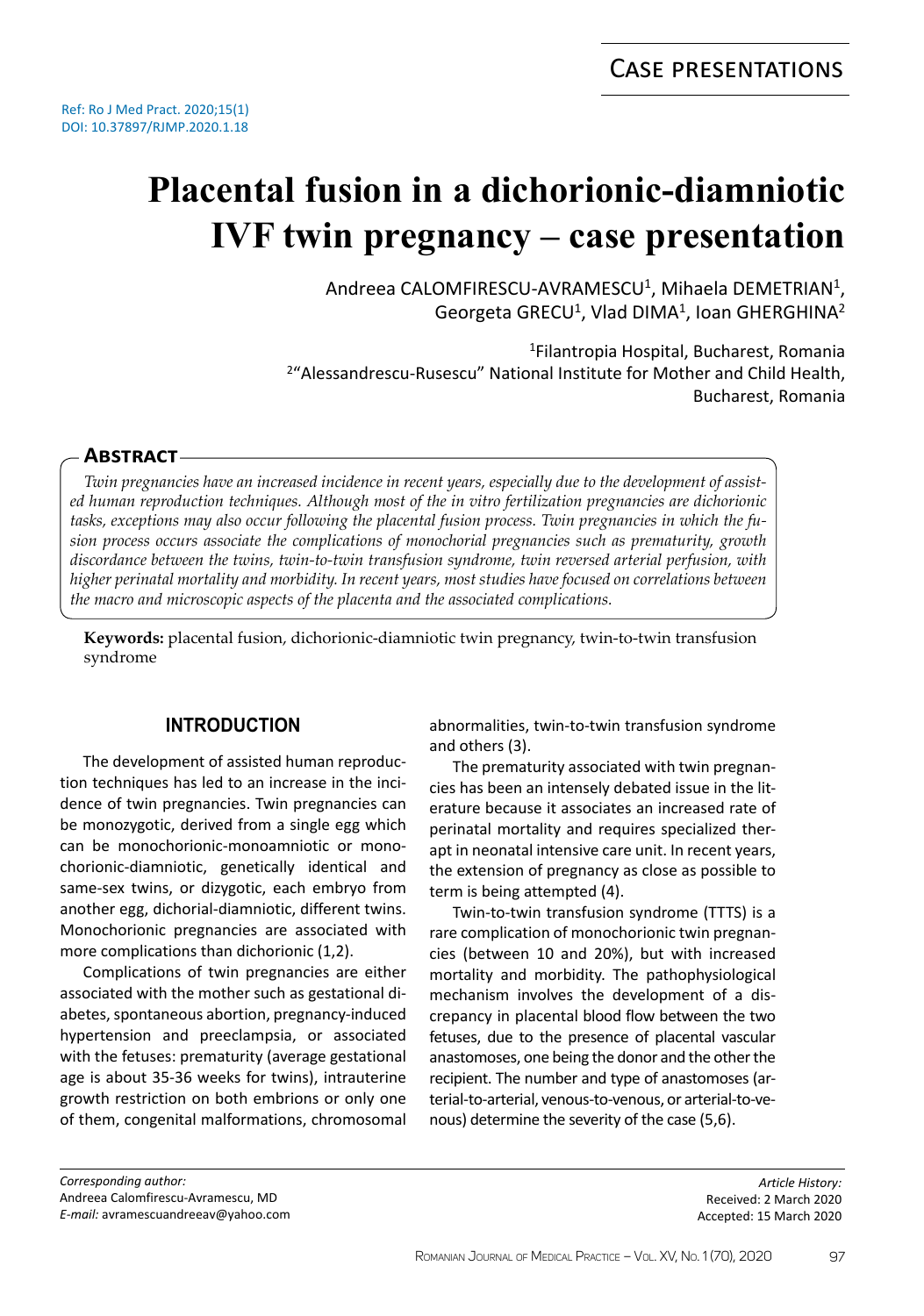#### **AIM**

Our aim is to present a case of a twin pregnancy, dichorionic-diamniotic, obtained by IVF, in which, after birth, the placenta had characteristics of a unique and fused mass.

## **MATERIAL AND METHODS**

It is a case report in which the placental macroscopic changes of a dichorionic-diamniotic twin pregnancy are presented.

### **CASE REPORT**

We present the case of a caucasian woman, with no previous births, 36-year-old without significant personal pathological history, normal BMI, non-smoking, higher studies, no exposure to toxic environment, normal blood pressure, with twin pregnancy obtained through in vitro fertilization. During pregnancy the patient received treatment with Clexane and folic acid. The double test showed no chromosomal abnormalities. Also TORCH test was negative, the usual blood test analyses within normal limits and the cultures of urine and cervix did not isolate pathogenic germs. The fetal morphology ultrasound from the first trimester was within normal limits for the gestational age with harmonic development of both fetuses.

The patient was monitored weekly with measurements of Doppler flow at the level of the umbilical artery and venous duct, also of the amount of amniotic fluid and the biometric parameters. The pregnancy was considered dichorionic-diamniotic without associating signs of twin-to-twin transfusion syndrome (no single placental aspect, same sex on both sides - in this case being boy and girl, without polyhydramnios in one twin or oligohydramnios in the other, without discrepancies between the appearance of the umbilical cords). At 24 weeks of gestation, complete corticosteroid therapy was administrated due to high-risk delivery that was expected of a premature birth.

She was hospitalized at 29 weeks in "Filantropia" Hospital for the spontaneous onset of labor with rare painful uterine contractions. The gynecological examination revealed a dilatation of about 5 cm, intact membranes, without bleeding or leukorrhea. The cardiotocographic examination presented a non-stress test with normal variability and normal heartbeat on both fetuses (141 beats per minute, 156 beats per minute). The vascular resistances on the middle cerebral artery, the umbilical artery and the venous duct were within normal limits only in one fetus, in the other the vascular resistances were increased, in the middle cerebral artery it was 0.70, in the umbilical artery 0.71 and in the venous duct 0.84. Doppler ultrasound performed before birth revealed a more hyperecogenic placenta than the other one, with a reduced vascular color signal.

After finishing the investigations, at 29 weekes and one day, it was decided to finish the pregnancy by cesarean section due to the fragility of the fetuses and low resources to face a labour and natural birth. Two living newborns were extracted, twin I was a girl of 1,200 grams (50% percentile) IA 6/7, twin II was a boy of 1,100 grams (45% percentile) IA 5/6/7.

The macroscopic examination of the placenta showed a single mass with a monochorionic appearance, although they were dichorionic-diamniotic, a normal weight of about 490 grams, an umbilical cord of about 40 cm each with normal insertions. Both sides of the placenta (twin I and twin II) were very different on the maternal side. The paler part belongs to twin II while the darker and congested part to twin I. Placenta showed maternal vascular malperfusion causing decreased blood flow to twin II.



*Figure 1. Macroscopic aspect of the placenta (the pale is from the twin II, the congested part is from the twin I)*

First twin with the placenta who presented a normal macroscopic and microscopic appearance, had a favorable evolution with a moderate perinatal asphyxia, acrocyanosis, superficial respiration, hypotonia, absent archaic reflexes. In contrast, the second twin with the pale placenta presented severe perinatal asphyxia with generalized cyanosis, secondary apnea, hypotonia, absent archaic reflexes.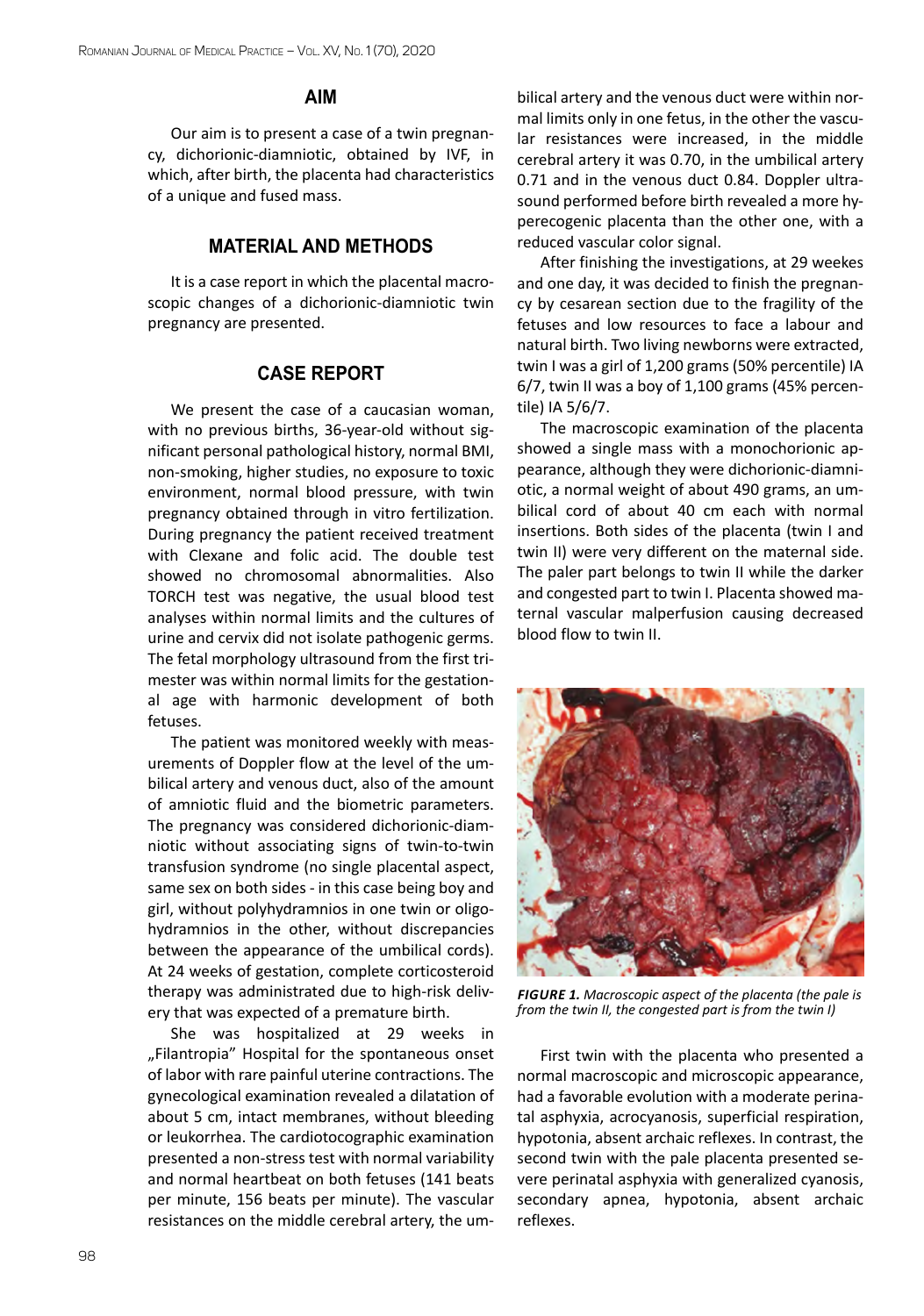Immediately after birth, both newborns were placed under radiant heat and mechanically ventilated with infant-T-piece resuscitator for alveolar recruitment. They were admitted to the neonatal intensive care unit where they were placed in closed incubators with thermoneutral point, and both mechanically ventilated (first twin in a non-invasive mode with nasal continous positive airway pressure for 24 hours, and the second twin in a invasive mode with synchronised intermittent mandatory ventilation and pressure support ventilation and volume targeted mode for 72 hours, then in the high flow nasal canula mode for 3 days). They received a single dose of surfactant (200 mg/kgc/dd) by the LISA method (twin I) and respectively, the classical method (twin II), parenteral partial nutrition on percutaneous central venous catheters and dopamine for hypotension.

The newborns were fed by gavage with mother milk, with good digestive tolerance and ascending weight curve. They needed phototherapy for jaundice, vitamin D for osteopenia of prematurity and prophylactic therapy with iron for anemia of prematurity. They were transferred to the premature compartment at 21 days of life and released at 46 days with the weight of 2,540 grams twin I and 2,430 grams twin II.

Laboratory investigations initially showed leukocytosis with neutrophils, without anemia, without thrombocytopenia, positive inflammatory samples, then normalized. Hematocrit in twin I was 52.2% and hemoglobin 17.10 mg/dl, and in twin II hematocrit 51.3% and hemoglobin 17.10 mg/dl. They did not require blood transfusions during hospitalization. They presented stage I retinopathy but without ophthalmological surgery. The transfontanelar ultrasound scans were adequate for the gestational age without significant changes in twin I, whereas in twin II the resistance index is slightly increased 0.72.

#### **DISCUSSIONS**

Dichorionic twin pregnancies associate a lower rate of obstetric and neonatal complications compared with mono-chorionic ones. Dichorionic pregnancies in which placental fusion can occur may associate the complications of monochorionic pregnancies (6,7). Although the pathophysiological mechanisms of the onset of complications differ, in both may occur: preterm birth, significant differences between birth weights, twin-to-twin transfusion syndrome or twin reversed arterial perfusion only due to placental anastomoses, genetic or malformative syndromes in both types of



*Figure 2. Transfontanela ultrasound: the resistance index in twin II*

pregnancy. In our case, the pregnancy was dichorial-diamniotic but with placental fused with minimal vascular anastomoses. Even though twin pregnancies are associated with a higher rate of perinatal mortality, many studies have shown that monochorionic pregnancies have an even greater risk (8,9).

Although the discordance of placental echogenicity associated with Doppler signal changes is an argument in the diagnosis of twin-to-twin transfusion syndrome, it can also occur in "stuck twin syndrome" (10). In the case presented the twin pregnancy was not complicated with any of the syndromes, thus suggesting the accomplishment of the placental fusion towards the end of the pregnancy (11).

In recent years, more and more researchers have shown close links between severe hypoxia at birth and placental changes (12). In this case, the caesarean section performed at the first signs of fetal suffering, the degree of hypoxia in both newborns was mild and respectively moderated without significant impact on their evolution. Many studies have been carried out to determine as accurately as possible the time of birth to prevent prematurity complications (13).

According to previous studies (9,14), there may be greater differences between twin birth weights, mainly in the case of fused placentas, compared to those with separate placentas. In the presented case, the weights are relatively similar, falling between the 45th and 50th percentiles for gestational age. Also, the insertion of the umbilical cords was not velamentous. In a 2007 study by Suzuki S. an attempt was made to demonstrate the link between placental fusion and in vitro fertilization, but there was insufficient scientific evidence (7).